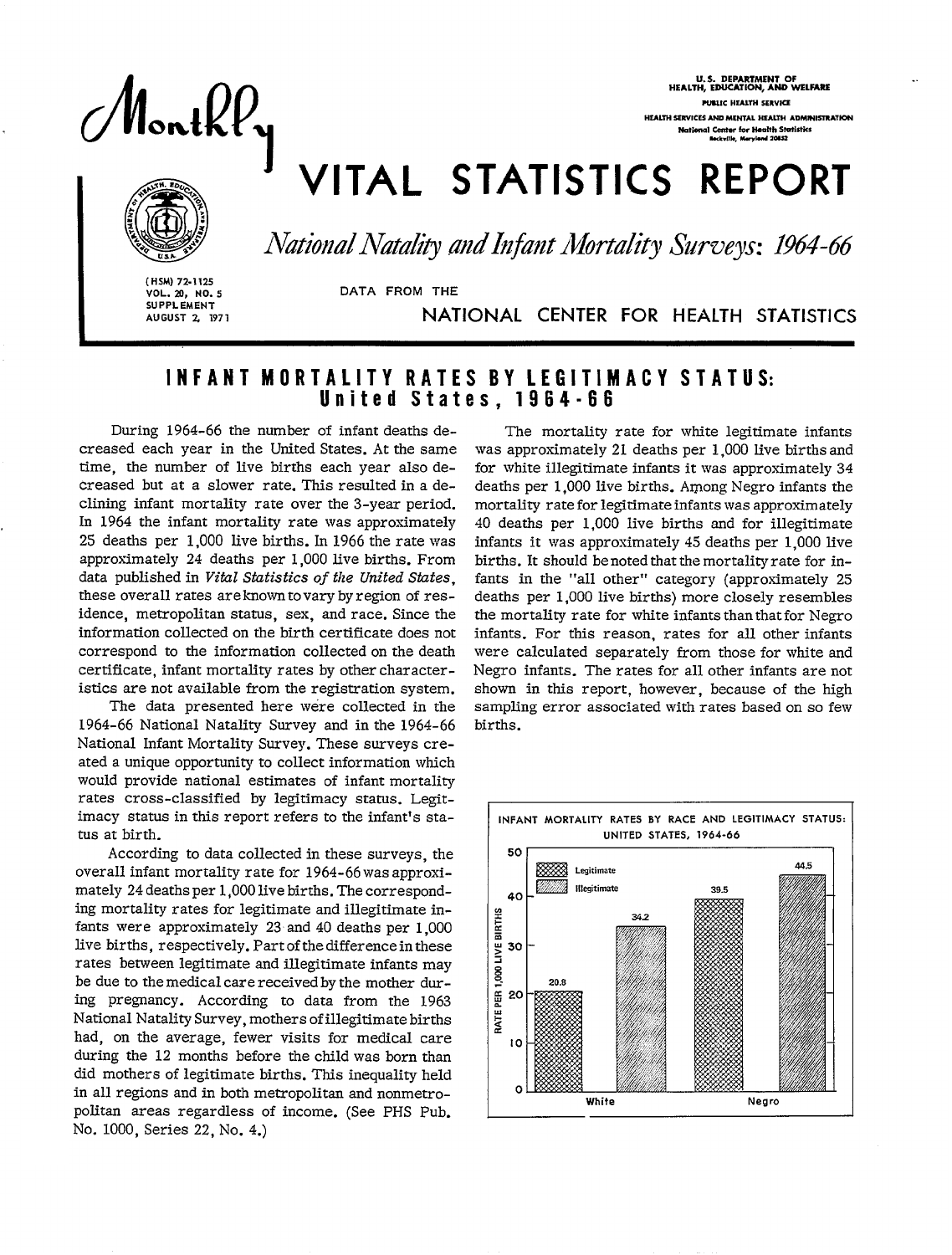Among white infants the greatest difference in the mortality rates between legitimate and illegitimate infants was observed in the Northeast Region, where legitimate infants experienced a rate of approximately 19 deaths per 1,000 live births and illegitimate infants experienced a rate of approximately 36 deaths per 1,000 live births. The least difference was in the West, where the rates for legitimate and illegitimate white infants were approximately 20 and 31 deaths per 1,000 live births, respectively. The rates for white illegitimate infants were at least 54 percent higher than those for white legitimate infants in all four regions. In the Northeast the rates were approximately 86 percent higher for white illegitimate infants than those for white legitimate infants.

Among Negro intants the difference in the mortality rates between legitimate and illegitimate infants was not nearly as great as that among white infants. In the United States as a whole, the mortality rate for Negro illegitimate infants was approximately 13 percent higher than the rate for Negro legitimate infants. In the North Central Region the mortality rate for Negro illegitimate infants was approximately 9 percent lower than the rate for Negro legitimate infants.

Among white infants in both metropolitan and nonmetropolitan areas, the difference in the mortality rates between legitimate and illegitimate infants was approximately 14 deaths per 1,000 live births. In metropolitan areas the mortality rate for white illegitimate infants was approximately 68 percent higher than that for white legitimate infants. In nonmetropolitan areas the rate for white illegitimate infants was approximately 61 percent higher than the rate for white legitimate infants.

Among Negro infants in metropolitan areas the mortality rate for illegitimate infants was approximately 23 percent higher than the rate for legitimate infants. Among Negro infants in nonmetropolitan areas the mortality rate for illegitimate infants was approximately 4 percent lower than that for legitimate infants.

Among white infants born to mothers under 20 years of age the mortality rate was approximately 25

deaths per 1,000 live births for legitimate infants and approximately 31 deaths per 1,000 live births for illegitimate infants. The difference in infant mortality rates between legitimate and illegitimate infants increased with age of mother. When the mothers were 25-29 years of age the mortality rate was approximately 19 deaths per 1,000 live births for white legitimate infants and approximately 31 deaths per 1,000 live births for white illegitimate infants. It is probable that this difference increases even more for infants of mothers over 30 years of age. However, the small number of white illegitimate births to women over 30 years of age results in an unacceptably large sampling error.

Among Negro infants born to mothers under 20 years of age the mortality rate was higher for legitimate infants than that for illegitimate infants. This difference in the mortality rates between Negro legitimate infants (approximately 55) and Negro illegitimate infants (approximately 42) is statistically significant. The reason for this difference would require more study into the differences between mothers of legitimate and illegitimate Negro infants. Among Negro infants born to mothers over 20 years of age, however, the pattern displayed for white infants prevailed, that is, the difference in infant mortality rates between legitimate and illegitimate infants increased with age of mother.

In the United States the illegitimacy ratio was much higher among first births than among later births. Approximately 68 percent of the illegitimate white births and 44 percent of the illegitimate Negro births were first births. The difference in infant mortality rates between legitimate and illegitimate infants is therefore particularly important for first births.

Among white infants the mortality rate for illegitimate first births was approximately 50 percent higher than the mortality rate for legitimate first births. However, among Negro infants the mortality rate for illegitimate first births was approximately 12 percent lower than the rate for legitimate first births. Again, the reason for this difference would require more study.

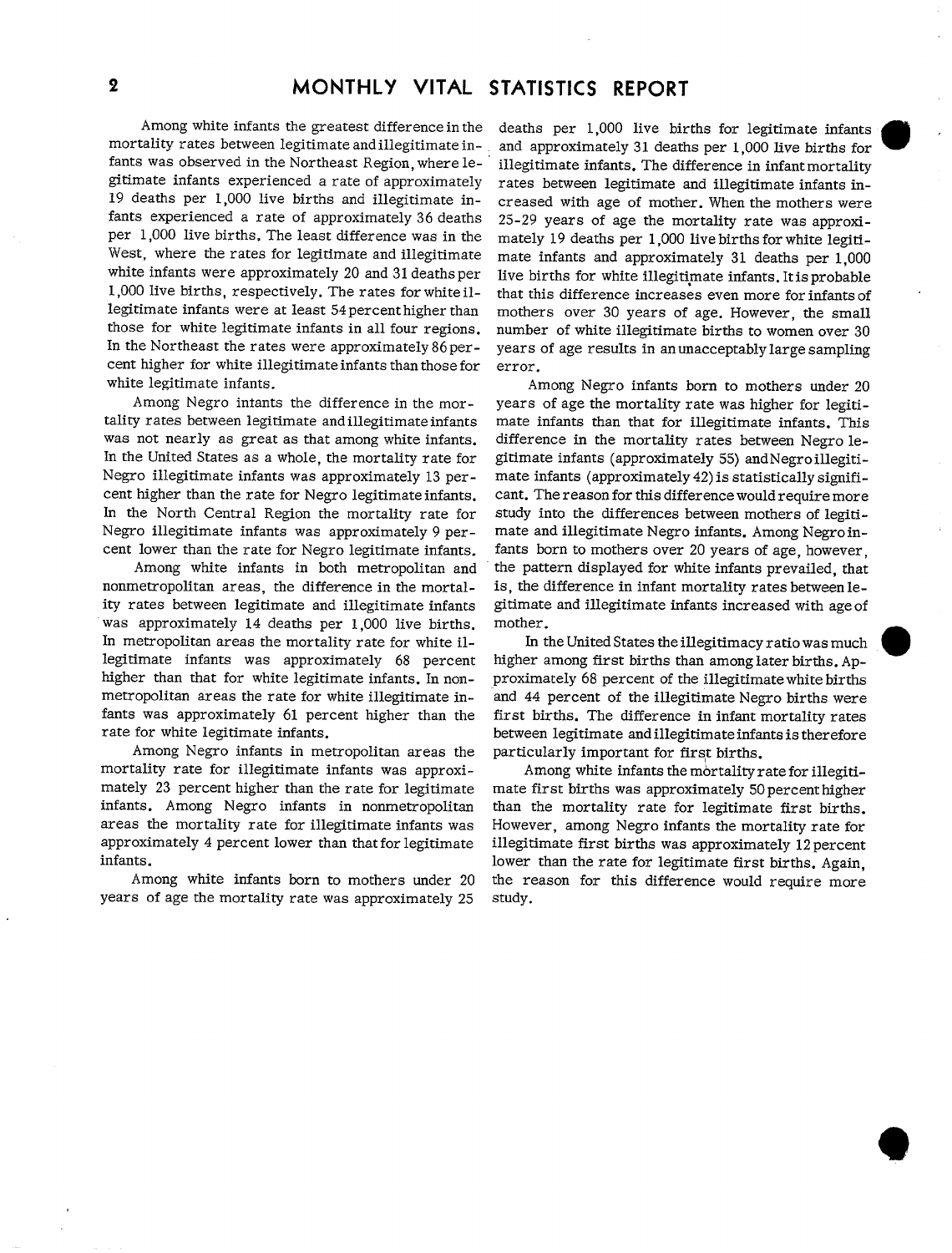### MONTHLY VITAL STATISTICS REPORT 3

 $\ddot{\phantom{a}}$ 

Table 1. Annual average number of live births and infant mortality rates by race of child, metropolitan status, and Legitimacy<br>status by region of residence: United States, 1964-66  $=$ 

| Race of child, metropolitan                                               | Region of residence |                               |                               |              |                               |                            |                         |                    |              |              |  |  |
|---------------------------------------------------------------------------|---------------------|-------------------------------|-------------------------------|--------------|-------------------------------|----------------------------|-------------------------|--------------------|--------------|--------------|--|--|
| itatus, and legitimacy status                                             | Total               | North-<br>east                | North<br>Central              | South        | West                          | Total                      | North-<br>east          | North<br>Central   | South        | West         |  |  |
| ALL RACES                                                                 |                     | Number of births in thousands |                               |              |                               | Rate per 1,000 live births |                         |                    |              |              |  |  |
| All areas------------------                                               | 3,796               | 882                           | 1,061                         | 1,232        | 621                           | 24.4                       | 21.8 I                  | 24.2               | 27.6 I       | 22.2         |  |  |
| Legitimate-----------------------<br>Illegitimate---------------------    | 3,480<br>315        | 817<br>65                     | 991<br>70                     | 1,091<br>140 | 581<br>40                     | 23.0<br>39.9               | 20.4<br>39.9            | 23.3<br>36.9       | 25.7<br>42.7 | 21.3<br>35.3 |  |  |
| Metropolitan area ------------                                            | 2,449               | 712                           | 666                           | 617          | 455                           | 23.6                       | 21.7                    | 25.2               | 26.4         | 20.4         |  |  |
| Legitimate-----------------------<br>Illegitimate---------------------    | 2.240<br>210        | 654<br>58                     | 613<br>52                     | 548<br>69    | 424<br>30                     | 22.0<br>40.1               | 20.0<br>41.0            | 24.1<br>38.7       | 24.3<br>42.4 | 19.3<br>35.5 |  |  |
| Nonmetropolitan area ---------                                            | 1,347               | 170                           | 396                           | 615          | 167                           | 26.0                       | 22.3                    | 22.5               | 28.9         | 27.3         |  |  |
| Legitimate------------------------<br>Illegitimate ---------------------  | 1,241<br>106        | 162                           | 378<br>18                     | 544<br>71    | 157<br>$\star$                | 24.9<br>39.4               | 21.9<br>÷               | 22.1<br>31.4       | 27.1<br>42.9 | 26.9         |  |  |
| <b>WHITE</b>                                                              |                     |                               |                               |              |                               |                            |                         |                    |              |              |  |  |
| All areas-------------------                                              | 3,148               | 766                           | 950                           | 891          | 541                           | 21.3                       | 19.7                    | 22.1               | 22.3         | 20.6         |  |  |
| Legitimate-----------------------<br>Illegitimate----------------------   | 3.013<br>134        | 735<br>30                     | 911<br>39                     | 856<br>35    | 511<br>30                     | 20.8<br>34.2               | 19.1<br>35.5            | 21.7<br>33.3       | 21.7<br>36.5 | 20.0<br>31.4 |  |  |
| Metropolitan area -----------                                             | 2,011               | 602                           | 562                           | 453          | 394                           | 20.6                       | 19.2                    | 22.5               | 21.9         | 18.9         |  |  |
| Legitimate-----------------------<br>Illegitimate ---------------------   | 1,919<br>92         | 577<br>25                     | 539<br>23                     | 432<br>21    | 371<br>24                     | 20.0<br>33.6               | 18.5<br>35.5            | 21.8<br>38.9       | 21.3<br>33.6 | 18.4<br>26.3 |  |  |
| Nonmetropolitan area ---------                                            | 1,137               | 164                           | 388                           | 439          | 147                           | 22.5                       | 21.7                    | 21.7               | 22.7         | 25.2         |  |  |
| Legitimate-----------------------<br>Illegitimate----------------------   | 1,095<br>42         | 159                           | 372<br>16                     | 424<br>15    | 140<br>÷.                     | 22.0<br>35.5               | 21.3<br>÷               | 21.5<br>25.3       | 22.1<br>40.6 | 24.1         |  |  |
| NEGRO                                                                     |                     |                               |                               |              |                               |                            |                         |                    |              |              |  |  |
| All areas-------------------                                              | 589                 | 109                           | 106                           | 335          | 39                            | 41.0                       | 37.0                    | 42.8               | 41.8         | 40.0         |  |  |
| Legitimate------------------------<br>Illegitimate ---------------------  | 413<br>177          | 74<br>35                      | 74<br>32                      | 231<br>104   | 33<br>÷                       | 39.5<br>44.5               | 33.9<br>43.6            | 44.0<br>39.9       | 40.4<br>45.1 | 35.5         |  |  |
| Metropolitan area ------------                                            | 399                 | 104                           | 100                           | 161          | 34                            | 39.4                       | 37.1                    | 41.8               | 39.0         | 41.8         |  |  |
| Legitimate -----------------------<br>Illegitimate --------------------   | 284<br>116          | 71<br>33                      | 70<br>30                      | 113<br>48    | 29<br>÷                       | 37.0<br>45.4               | 33.3<br>45.1            | 43.2<br>38.6       | 35.8<br>46.6 | 36.1         |  |  |
| Nonmetropolitan area ----------                                           | 190                 | $\mathbf{R}$                  | $\ddot{\mathbf{x}}$           | 174          | $\star$                       | 44.2                       | $\mathbf{x}$            | $\mathbf{x}$       | 44.5         | $\star$      |  |  |
| Legitimate------------------------<br>Illegitimate ---------------------- | 129<br>61           | $\star$<br>$\mathcal{L}$      | $\mathcal{U}$<br>$\mathbf{r}$ | 118<br>56    | $\mathcal{L}$<br>$\mathbf{r}$ | 44.8<br>43.0               | $\star$<br>$\mathbf{x}$ | $\mathbf{k}$<br>÷. | 44.8<br>43.7 | $\star$      |  |  |

Table 2. Annual average number of live births and infant mor- Table 3. Annual average number of live births and infant mor-<br>tality rates by race of child and legitimacy status by age of the these by race of child and legit Table 2. Annual average number of live births and infant mortality rates by race of child and legitimacy status by age of mother: United States, 1964-66

|                                                                                                                     |                       |                      | Age of mother        |                                        |                        |                         |                                                                                                          | Live-birth order      |                      |                    |  |
|---------------------------------------------------------------------------------------------------------------------|-----------------------|----------------------|----------------------|----------------------------------------|------------------------|-------------------------|----------------------------------------------------------------------------------------------------------|-----------------------|----------------------|--------------------|--|
| Race of child and<br>Under<br>legitimacy status<br>$25 - 29$<br>$20 - 24$<br>20<br>Total<br>years<br>years<br>years |                       | $30 - 34$<br>years   | $35 +$<br>years      | Race of child and<br>legitimacy status | Total                  | First                   | Secon<br>and<br>highe                                                                                    |                       |                      |                    |  |
| NUMBER OF BIRTHS<br>IN THOUSANDS                                                                                    |                       |                      |                      |                                        |                        |                         | NUMBER OF BIRTHS<br>IN THOUSANDS                                                                         |                       |                      |                    |  |
| $All$ races-----                                                                                                    | 3,796                 | 607                  | 1,358                | 934                                    | 529                    | 367                     | All races------------------                                                                              | 3,796                 | 1.185                | 2.6                |  |
| Legitimate----------<br>Illegitimate --------                                                                       | 3,480<br>315          | 475<br>133           | 1,257<br>101         | 892<br>42                              | 506<br>23              | 350<br>17               | Legitimate -----------------------<br>Illegitimate---------------------                                  | 3,480<br>315          | 1.013<br>172         | 2,4                |  |
| White-----------<br>Legitimate----------<br>Illegitimate --------                                                   | 3.148<br>3,013<br>134 | 452<br>398<br>54     | 1,146<br>1.099<br>47 | 798<br>783<br>15                       | 445<br>436<br>÷        | 306<br>298<br>÷         | White------------------------<br>Legitimate----------------------<br>Illegitimate--------------------    | 3.148<br>3.013<br>134 | 1,007<br>916<br>91   | $\frac{2}{2}$ , d  |  |
| Negro-----------<br>Legitimate----------<br>Illegitimate --------                                                   | 589<br>413<br>177     | 148<br>72<br>77      | 192<br>140<br>52     | 119<br>93<br>26                        | 75<br>61<br>14         | 55<br>47<br>÷           | Negro------------------------<br>Legitimate----------------------<br>Illegitimate --------------------   | 589<br>413<br>177     | 162<br>84<br>78      | $\overline{\cdot}$ |  |
| RATE PER 1,000<br>LIVE BIRTHS                                                                                       |                       |                      |                      |                                        |                        |                         | RATE PER 1,000<br>LIVE BIRTHS                                                                            |                       |                      |                    |  |
| All races -----                                                                                                     | 24.4                  | 31.5                 | 21.3                 | 22.6                                   | 24.5                   | 29.0                    | All races------------------                                                                              | 24.4                  | 19.4                 | 26                 |  |
| Legitimate----------<br>Illegitimate --------                                                                       | 23.0<br>39.9          | 29.9<br>37.2         | 20.5<br>31.5         | 21.5<br>45.5                           | 22.9<br>58.4           | 27.0<br>71.4            | Legitimate-----------------------<br>Illegitimate --------------------                                   | 23.0<br>39.9          | 17.9<br>28.3         | $\frac{2}{5}$      |  |
| White-----------<br>Legitimate ----------<br>Illegitimate --------                                                  | 21.3<br>20.8<br>34.2  | 25.9<br>25.2<br>31.1 | 19.2<br>18.9<br>25.8 | 19.4<br>19.2<br>31.0                   | 22.4<br>21.5<br>$\sim$ | 26.2<br>24.9<br>$\star$ | White-------------------------<br>Legitimate-----------------------<br>Illegitimate--------------------- | 21.3<br>20.8<br>34.2  | 16.9<br>16.2<br>24.3 | 23<br>22<br>54     |  |
| $Negro--------$<br>Legitimate ----------<br>Illegitimate --------                                                   | 41.0<br>39.5<br>44.5  | 48.4<br>55.2<br>42.0 | 34.8<br>34.1<br>36.5 | 44.2<br>41.5<br>54.3                   | 35.7<br>31.9<br>52.9   | 42.8<br>37.2<br>$\star$ | Negro------------------------<br>Legitimate-----------------------<br>Illegitimate--------------------   | 41.0<br>39.5<br>44.5  | 35.7<br>37.8<br>33.4 | 43<br>39<br>53     |  |

|                                                                   |                       |                      | Age of mother        |                      |                        |                         |                                                                                                         | Live-birth order      |                      |                         |  |
|-------------------------------------------------------------------|-----------------------|----------------------|----------------------|----------------------|------------------------|-------------------------|---------------------------------------------------------------------------------------------------------|-----------------------|----------------------|-------------------------|--|
| Race of child and<br>legitimacy status                            | Total                 | Under<br>20<br>vears | $20 - 24$<br>years   | $25 - 29$<br>years   | $30 - 34$<br>vears     | $35 +$<br>years         | Race of child and<br>legitimacy status                                                                  | Total                 | First                | Second<br>and<br>higher |  |
| NUMBER OF BIRTHS<br>IN THOUSANDS                                  |                       |                      |                      |                      |                        |                         | NUMBER OF BIRTHS<br>IN THOUSANDS                                                                        |                       |                      |                         |  |
| All races-----                                                    | 3,796                 | 607                  | 1,358                | 934                  | 529                    | 367                     | All races------------------                                                                             | 3,796                 | 1,185                | 2,611                   |  |
| Legitimate----------<br>Illegitimate--------                      | 3,480<br>315          | 475<br>133           | 1.257<br>101         | 892<br>42            | 506<br>23              | 350<br>17               | Legitimate-----------------------<br>Illegitimate ---------------------                                 | 3,480<br>315          | 1,013<br>172         | 2,467<br>144            |  |
| White-----------<br>Legitimate----------<br>Illegitimate--------  | 3,148<br>3,013<br>134 | 452<br>398<br>54     | 1,146<br>1.099<br>47 | 798<br>783<br>15     | 445<br>436<br>÷        | 306<br>298<br>$\star$   | White------------------------<br>Legitimate----------------------<br>Illegitimate--------------------   | 3.148<br>3,013<br>134 | 1,007<br>916<br>91   | 2.141<br>2,098<br>43    |  |
| Negro-----------<br>Legitimate----------<br>Illegitimate--------  | 589<br>413<br>177     | 148<br>72<br>77      | 192<br>140<br>52     | 119<br>93<br>26      | 75<br>61<br>14         | 55<br>47                | Negro------------------------<br>Legitimate----------------------<br>Illegitimate --------------------  | 589<br>413<br>177     | 162<br>84<br>78      | 427<br>329<br>98        |  |
| RATE PER 1,000<br>LIVE BIRTHS                                     |                       |                      |                      |                      |                        |                         | RATE PER 1,000<br>LIVE BIRTHS                                                                           |                       |                      |                         |  |
| All races -----                                                   | 24.4                  | 31.5                 | 21.3                 | 22.6                 | 24.5                   | 29.0                    | All races------------------                                                                             | 24.4                  | 19.4                 | 26.7                    |  |
| Legitimate----------<br>Illegitimate--------                      | 23.0<br>39.9          | 29.9<br>37.2         | 20.5<br>31.5         | 21.5<br>45.5         | 22.9<br>58.4           | 27.0<br>71.4            | Legitimate-----------------------<br>Illegitimate --------------------                                  | 23.0<br>39.9          | 17.9<br>28.3         | 25.2<br>33.7            |  |
| White-----------<br>Legitimate----------<br>Illegitimate--------  | 21.3<br>20.8<br>34.2  | 25.9<br>25.2<br>31,1 | 19.2<br>18.9<br>25.8 | 19.4<br>19.2<br>31.0 | 22.4<br>21.5<br>$\sim$ | 26.2<br>24.9<br>$\star$ | White------------------------<br>Legitimate-----------------------<br>Illegitimate--------------------- | 21.3<br>20.8<br>34.2  | 16.9<br>16.2<br>24.3 | 23.4<br>22.8<br>54.8    |  |
| Negro-----------<br>Legitimate----------<br>Illegitimate -------- | 41.0<br>39.5<br>44.5  | 48.4<br>55.2<br>42.0 | 34.8<br>34.1<br>36.5 | 44.2<br>41.5<br>54.3 | 35.7<br>31.9<br>52.9   | 42.8<br>37.2<br>$\star$ | Negro------------------------<br>Legitimate-----------------------<br>Illegitimate--------------------  | 41.0<br>39.5<br>44.5  | 35.7<br>37.8<br>33.4 | 43.0<br>39.9<br>53.3    |  |
|                                                                   |                       |                      |                      |                      |                        |                         |                                                                                                         |                       |                      |                         |  |